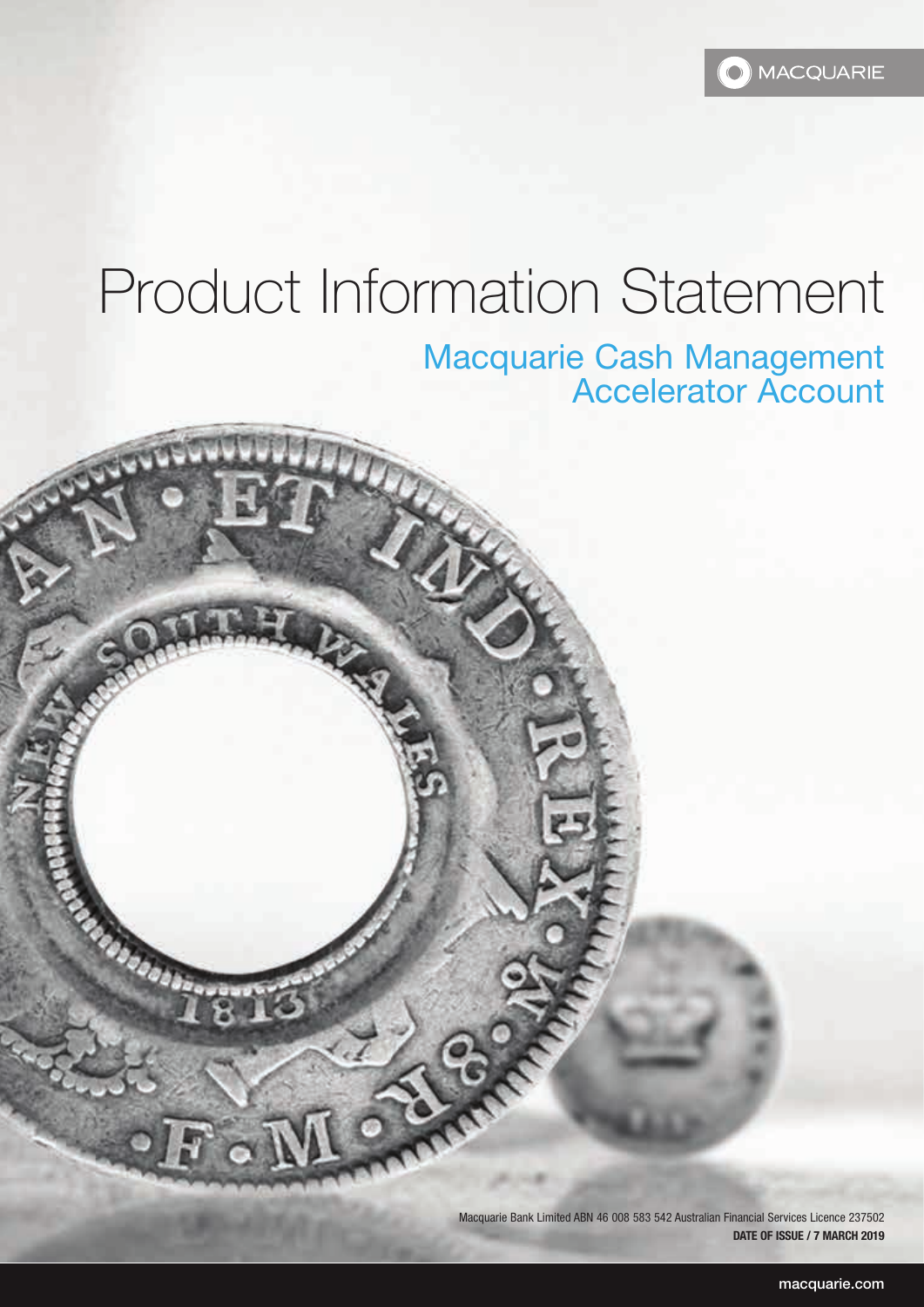# **Contents**

| Features at a glance and key risks         |    |
|--------------------------------------------|----|
| Key features                               |    |
| How do I start?                            |    |
| Adding to your Account                     |    |
| How do I withdraw?                         |    |
| What are the fees and processing times?    | 06 |
| How do I access information on my Account? |    |

The Macquarie Cash Management Accelerator Account is provided by Macquarie Bank Limited ABN 46 008 583 542 AFSL 237502.

#### IMPORTANT INFORMATION

This *Product Information Statement* describes the features of the Account, and together with the separate *Further Information Guide* available online, contains the terms and conditions which apply to its operation. Please read these documents carefully before deciding whether to open an Account.

The information in this Product Information Statement is current as at 7 March 2019 and is subject to change. You can find updated information on our website at macquarie.com/cma or by contacting us on 1800 806 310. A copy of any updated information is available free on request.

#### Financial Claims Scheme (FCS)

Under the FCS (commonly referred to as the Australian Government deposit guarantee) administered by APRA, the Australian Government has provided a guarantee on deposits subject to a limit for each account holder. Further information about the FCS can be obtained from the APRA website at www.apra.gov.au and the APRA hotline on 1300 558 849 (or +61 2 9210 3480 if calling from overseas).

#### Terms

In this Product Information Statement:

*We, our, us, Macquarie* means Macquarie Bank Limited.

You, your means you the Account holder(s). Where the context permits it also includes any person carrying out any account transaction on your behalf, for example a person you have given third party access to.

*Account* means your Macquarie Cash Management Accelerator Account.

*Financial Services Professional* means an adviser, accountant, administrator, stockbroker, risk specialist, mortgage broker, intermediary or any person that acts on your behalf. *Macquarie CMA* means the Macquarie Cash Management Account issued by Macquarie that you choose to link to the Account.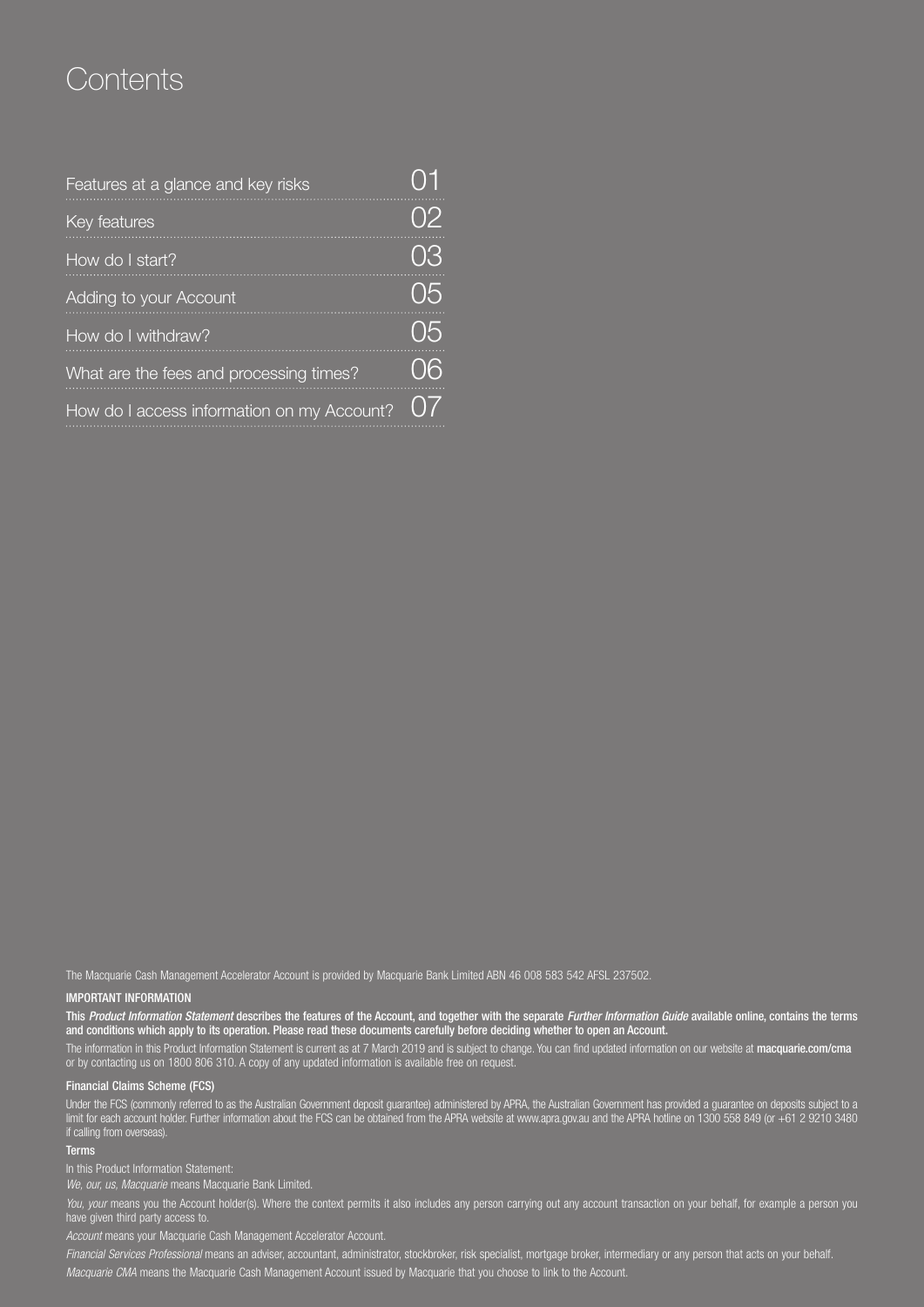# Features at a glance and key risks

| Interest                                                                     | Calculated daily, paid monthly.                                                                                                                                                                                                                                                                                                                                                    |
|------------------------------------------------------------------------------|------------------------------------------------------------------------------------------------------------------------------------------------------------------------------------------------------------------------------------------------------------------------------------------------------------------------------------------------------------------------------------|
| No minimum balance                                                           | The Account has no minimum balance requirement.                                                                                                                                                                                                                                                                                                                                    |
| No account fees                                                              | The Account has no monthly account keeping fees.                                                                                                                                                                                                                                                                                                                                   |
| <b>Government Guarantee</b>                                                  | The Account is a retail deposit with Macquarie and is therefore eligible for coverage under the<br>Australian Government's Financial Claims Scheme (Government Guarantee).                                                                                                                                                                                                         |
| <b>Deposits</b>                                                              | Funds transfers from another bank account<br>BPAY <sup>®</sup> (Biller code 423475)<br>Refer to Adding to your Account on page 4 for further details.                                                                                                                                                                                                                              |
| Withdrawals                                                                  | Funds transfers to your Macquarie CMA.<br>Refer to How do I withdraw? on page 5 for further details.                                                                                                                                                                                                                                                                               |
| How do I access my Account?                                                  | Manage your cash 24 hours a day, seven days a week <sup>1</sup> via Electronic Banking (including Online<br>Banking and Mobile Banking). With just a couple of clicks you can set up online banking at<br>macquarie.com or by downloading the Macquarie Mobile Banking app (IOS or Android).<br>Refer to How do I Access information on my Account? on page 6 for further details. |
| The perfect companion<br>to your Macquarie Cash<br><b>Management Account</b> | Your Macquarie Cash Management Accelerator Account is linked to your<br>Macquarie Cash Management Account.                                                                                                                                                                                                                                                                         |
| Email and mobile                                                             | It is important to keep your contact details such as your mobile and email address up to date<br>with us. We rely on these to provide you with secure codes and other authentication processes<br>to verify your identity and provide you with more secure banking services.                                                                                                       |
| Authorities on my Account                                                    | Please consider carefully who you appoint as a third party authority on your Account as we may<br>follow their instructions as if they were yours. You may be liable for their transaction requests,<br>including if they result in financial loss. It's important that you understand this risk and what level<br>of access you give to them.                                     |

**Your Macquarie Cash Management Accelerator Account is linked to your Macquarie Cash Management Account.**

<sup>1</sup> While your instructions can be given at any time, transactions will not be effected outside of banking hours.

® Registered to BPAY Pty Ltd ABN 69 079 137 518.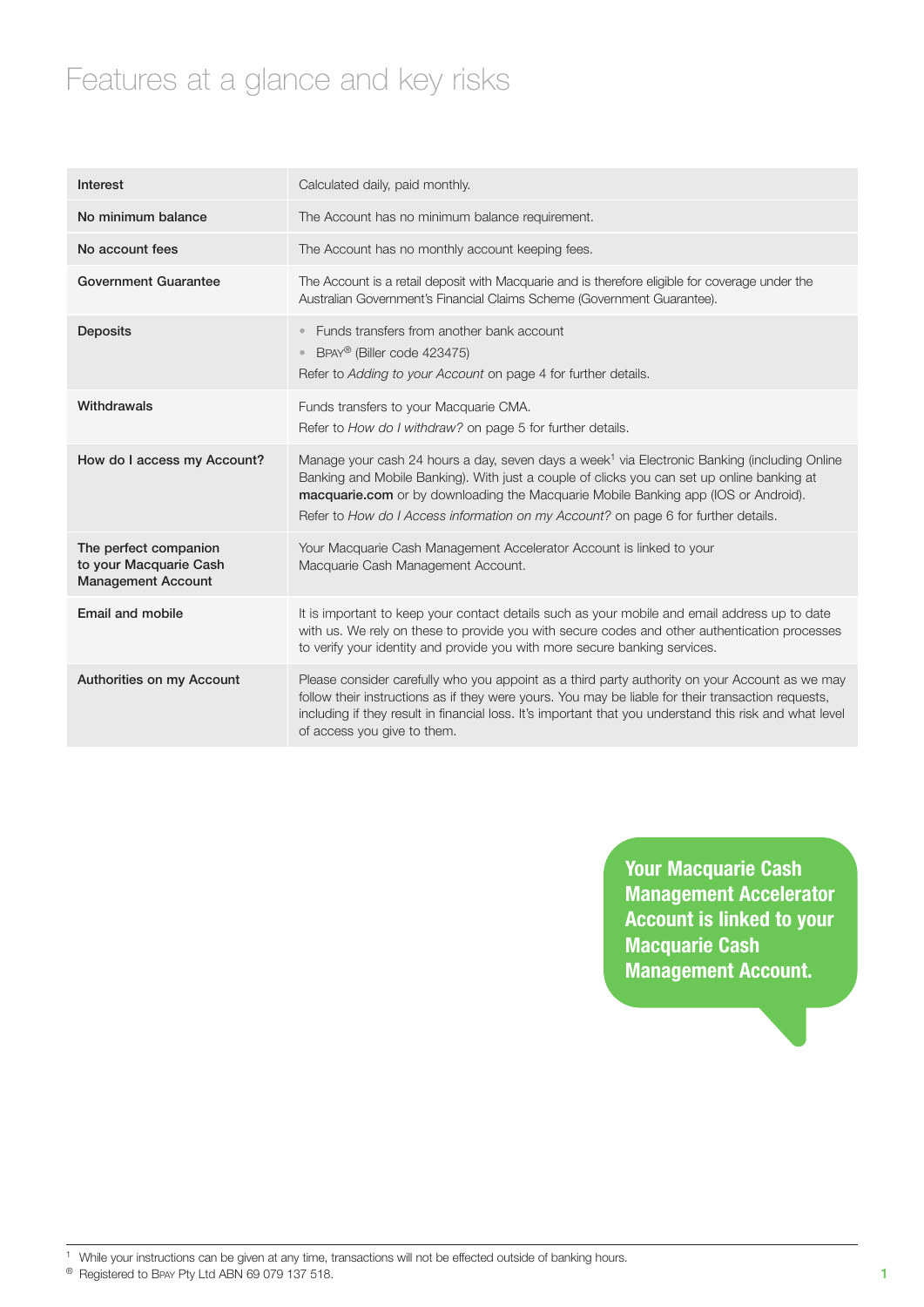# Key features

Whether you're parking funds while waiting for investment opportunities, or simply wanting a higher return on your savings, you need a cash account that offers you high interest and the convenience of being linked to our award-winning2 Macquarie Cash Management Account.

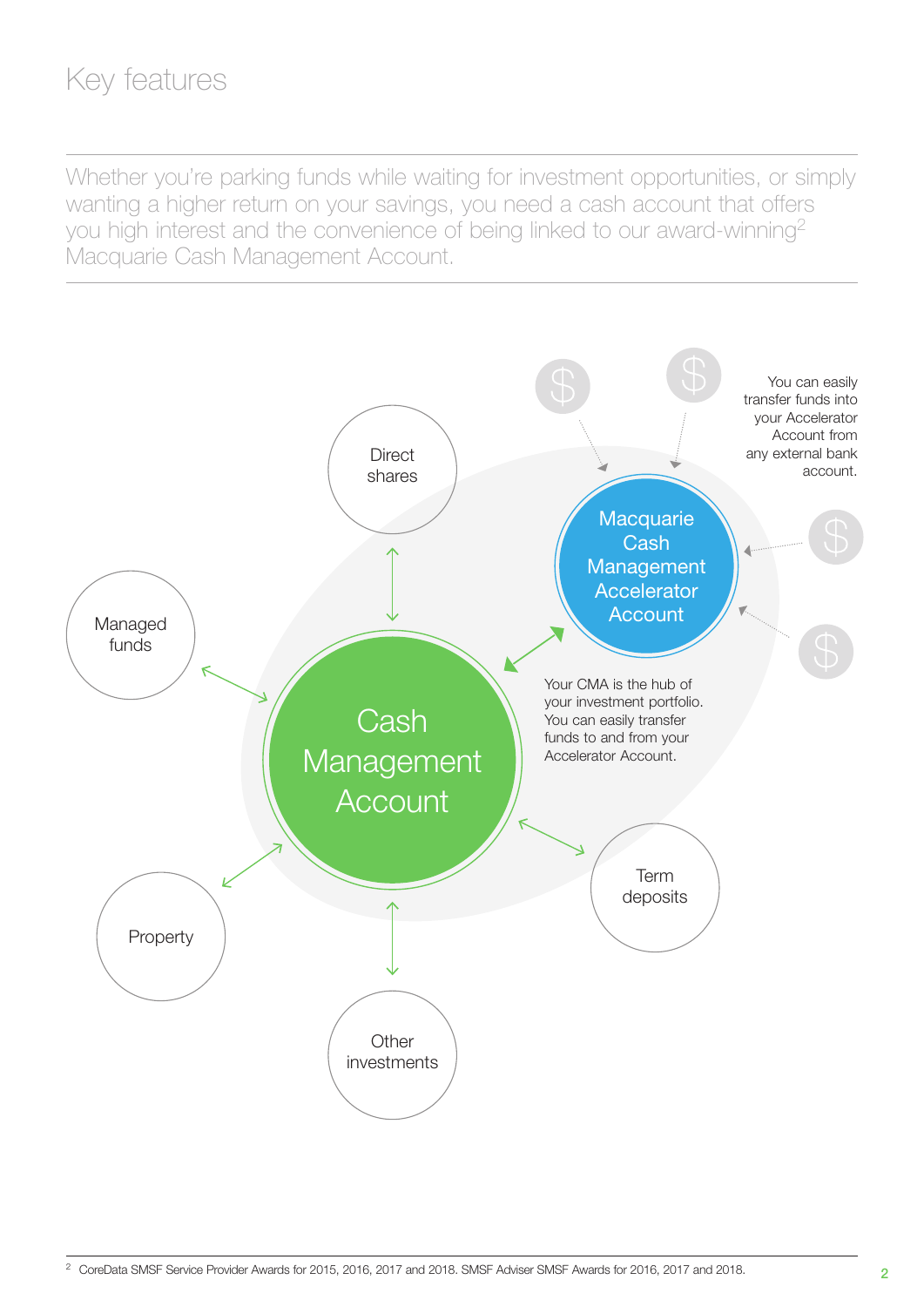### Opening an Account

To open an Account:

Ensure you open or are already a holder of a Macquarie CMA.

2 Read this Product Information Statement and the *Further Information Guide*.

3 Authorise the online application process initiated by your Financial Services Professional. Some applicants may be required to provide additional documentation.

## You and your Financial Services Professional work closely together

If you have a Financial Services Professional, they may be critical to the ongoing management of your Account. Your authorised Financial Services Professional can obtain Account information and we will attempt to contact them in the first instance if any follow up is required on your Account. Your Financial Services Professional is also able to assist you with any queries you may have regarding your Account.

You choose and appoint your Financial Services Professional. Unless your Financial Services Professional is a representative of a Macquarie Group company, no Macquarie Group company is responsible for the acts or omissions of your Financial Services Professional. You can also choose whether your Financial Services Professional has transact or view-only access to your Account.

## Joint Accounts

If you open an Account with more than one person, you are all liable jointly and severally for transactions, fees and costs on the Account. As a result, all joint Account holders must authorise the application form to set up the Account operating instructions. For example, 'any one of us to sign' or 'any two of us to sign'. Should you wish to alter the Account operating instructions in the future, you should notify us in writing, in accordance with the signing instructions of your Account.

If there is a dispute about the authority to operate the Account, we reserve the right to permit operation on the Account only when all joint Account holders have authorised the instruction. When an Account is held in joint names and one Account holder dies, the credit balance in the Account will be treated as owing to the surviving Account holders.

#### Authorising a third party to access your Account

You can appoint another person or company to have access to and operate your Account by granting Limited Third Party Authority as part of your application. Please note that unless you grant this authority, your Financial Services Professional will only have account enquiry access on your account.

You can arrange to have the authority of any third party appointed by you revoked at any time by calling us on 1800 806 310.

Terms relating to each of the levels of authority are as follows:

- *Enquiry Authority* enables a third party to enquire on your Account
- *Limited Funds Transfer Authority*  enables a third party to transfer funds interchangeably between your Macquarie CMA and your Account.

Refer to the *Further Information Guide* for more details.

#### What interest do I receive?

For the current interest rate(s) applicable to you, please contact your Financial Services Professional. Your interest is calculated daily and paid monthly. Refer to the *Further Information Guide* for more details.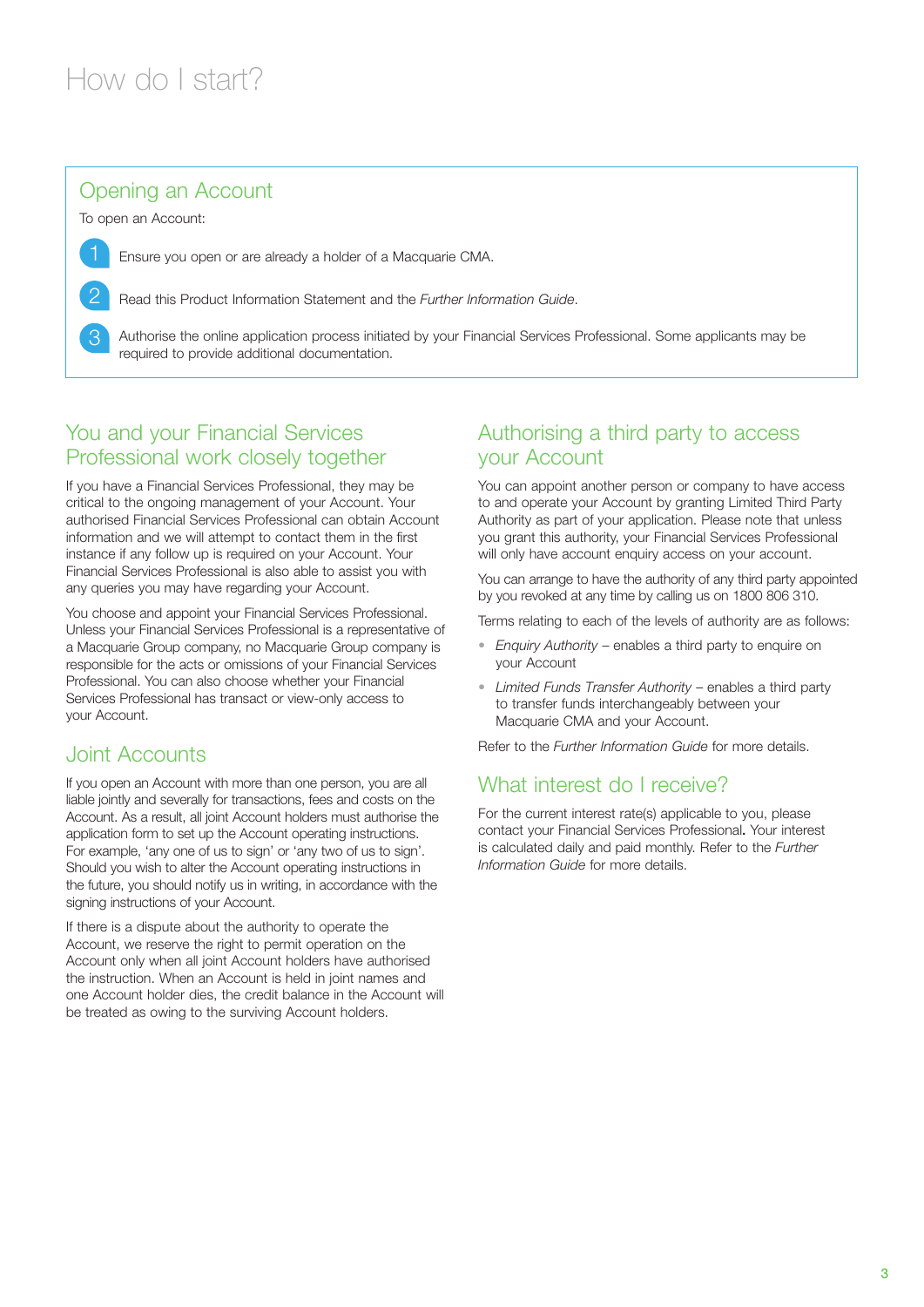#### Taxation3

#### Tax File Number (TFN), Australian Business Number (ABN), or exemption reason

Our collection of your TFN is authorised, and its use and disclosure is strictly regulated, by tax laws and the *Privacy Act*.

You may quote your entity's ABN as an alternative to its TFN if you are opening the Account for purposes related to that entity's business. An Australian Company Number (ACN) cannot be quoted in lieu of a TFN/ABN. If only an ACN is provided tax may be withheld at the top marginal rate (plus Medicare Levy).

You do not have to provide us with your TFN, and declining to do so is not an offence. If you do not quote your TFN (including all TFNs for joint accounts), ABN, or claim an exemption, tax may be withheld from the interest paid to you at the highest marginal tax rate (plus Medicare Levy).

For more information about the use of tax file numbers, please contact the ATO.

#### Non-residents

If you are a non-resident of Australia for taxation purposes, you must provide us with your overseas residential address.

Tax may be withheld on the interest you earn on your Account if you are a non-resident of Australia.

#### Incomplete applications

In cases where your application is incomplete or you have not provided all necessary information in order for us to fulfil our due diligence obligations under applicable antimoney laundering laws, taxation laws, rules and subordinate instruments and/or Macquarie internal policies and procedures, we will be unable to complete the application and will open your Account only when we receive all required information. We will return your deposit to you along with all interest earned on it while it is held by us, within 30 days of receiving it, should we be unable to open your Account within that time (including for any of the above reasons).

> **For more information about the use of tax file numbers, please contact the ATO.**

<sup>3</sup> Macquarie Bank Limited does not give, nor purport to give, any taxation advice. The application of taxation laws depends on a client's individual circumstances. Accordingly, you should seek independent professional advice on taxation implications before making any decisions about a financial product or class of products.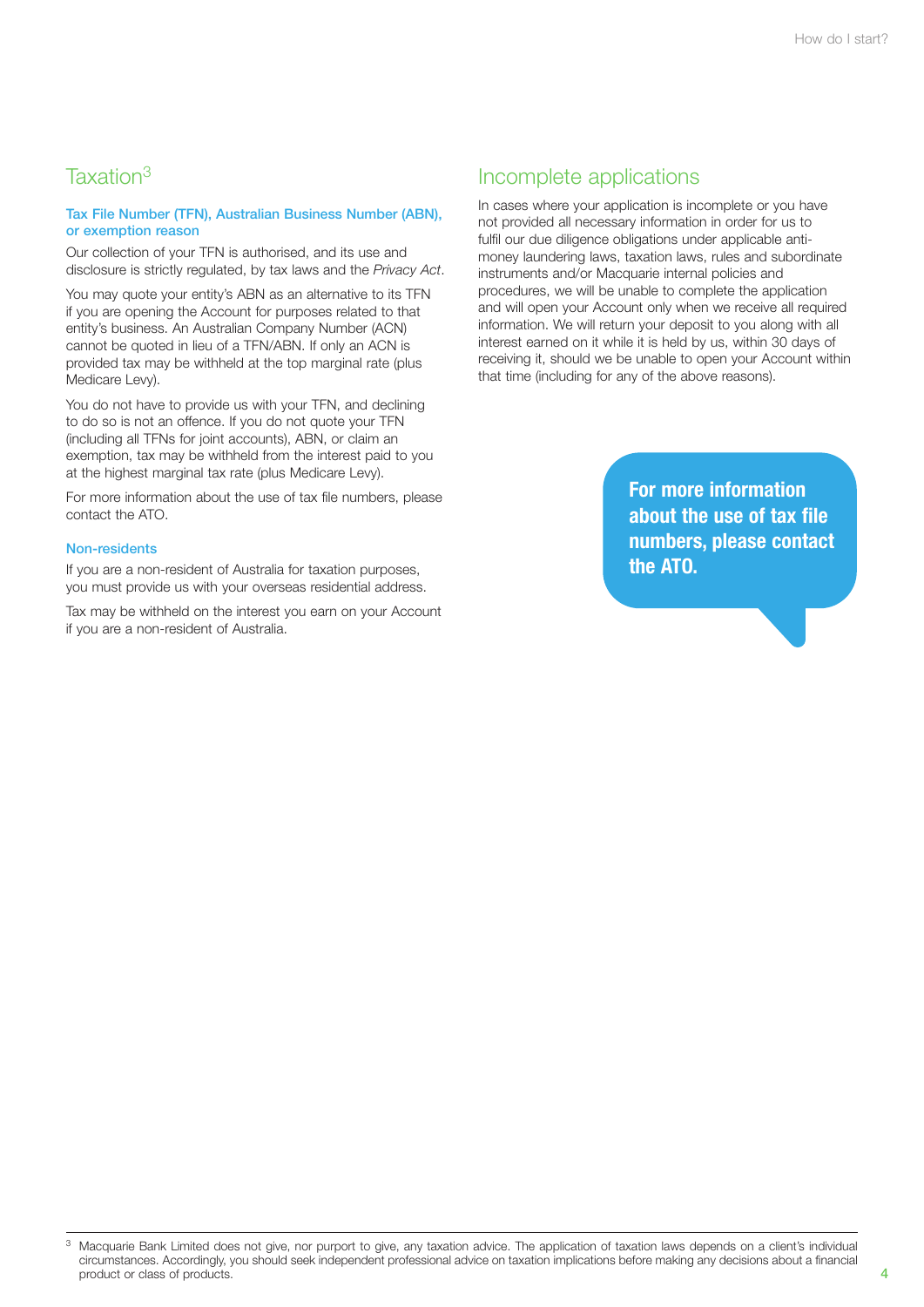# Adding to your Account How do I withdraw?

It's easy to move funds from your Macquarie CMA to your Macquarie Cash Management Accelerator Account.

## Transfer funds from your Macquarie CMA

You can transfer funds from your Macquarie CMA via our Electronic Banking services.

#### **B**<sub>PAY</sub>

To send funds to your Account via BPAY, contact the financial institution holding the funds, which must be a BPAY payer. Using your Electronic Banking service, enter the following numbers:

- Biller code 423475
- Reference number your Account number

Please note: BPAY deposits take up to three Business Days to clear.

# Paying into your Account

You can transfer funds into your Account by providing your Account details (BSB and account number). Your Account BSB is as follows:

Branch (BSB) number: 182-500

**We recommend that you only use Online Banking and Mobile Banking if you are sure your virus protection is up to date.**

You can transfer funds to your Macquarie CMA, and the CMA has a range of options available.

#### Electronic Banking

With Macquarie Online you can transfer funds – including to and from your Macquarie CMA – 24 hours a day, seven days a week.

Visit macquarie.com/personal and log in.

#### Electronic Banking security

When you first log in to Electronic Banking, you'll be prompted to change your password.

You should keep your Secret Code secret and secure against unauthorised use. You may be liable for unauthorised transactions if you do not do this – see the *Further Information Guide* for details.

You should always keep your computer and mobile device up to date with anti-virus and anti-spyware software, set up with firewall protection and scanned regularly. Avoid using shared computers (eg at an internet cafe) as you may be unable to check whether the latest anti-virus software has been installed. We recommend that you only use Electronic Banking if you are sure your virus protection is up to date.

Contact us immediately on 1800 806 310 if:

- you find an unauthorised transaction
- you suspect that someone has gained access to your Secret Code or is using your Secret Code without your authorisation, or
- your Secret Code, computer or mobile device becomes lost or stolen.

#### Account closure

You can ask us to close your Account at any time by contacting us (conditions apply) or sending us a request in writing. We may in our discretion require both Account holders to provide instructions to close a joint account. Before we agree to close your Account, you must pay any amount which may be owing to us.

If we close your Account, we will pay you the remaining balance of your Account along with any accrued interest after all transactions and fees and charges have been debited to your Account.

If your Account is closed, you will be liable for any transactions that were not processed, or that occur after the Account is closed. Please make sure you notify anyone who directly credits into your Account.

If you close your CMA or open a Macquarie Wrap account that uses your CMA, we will automatically close your Account as well.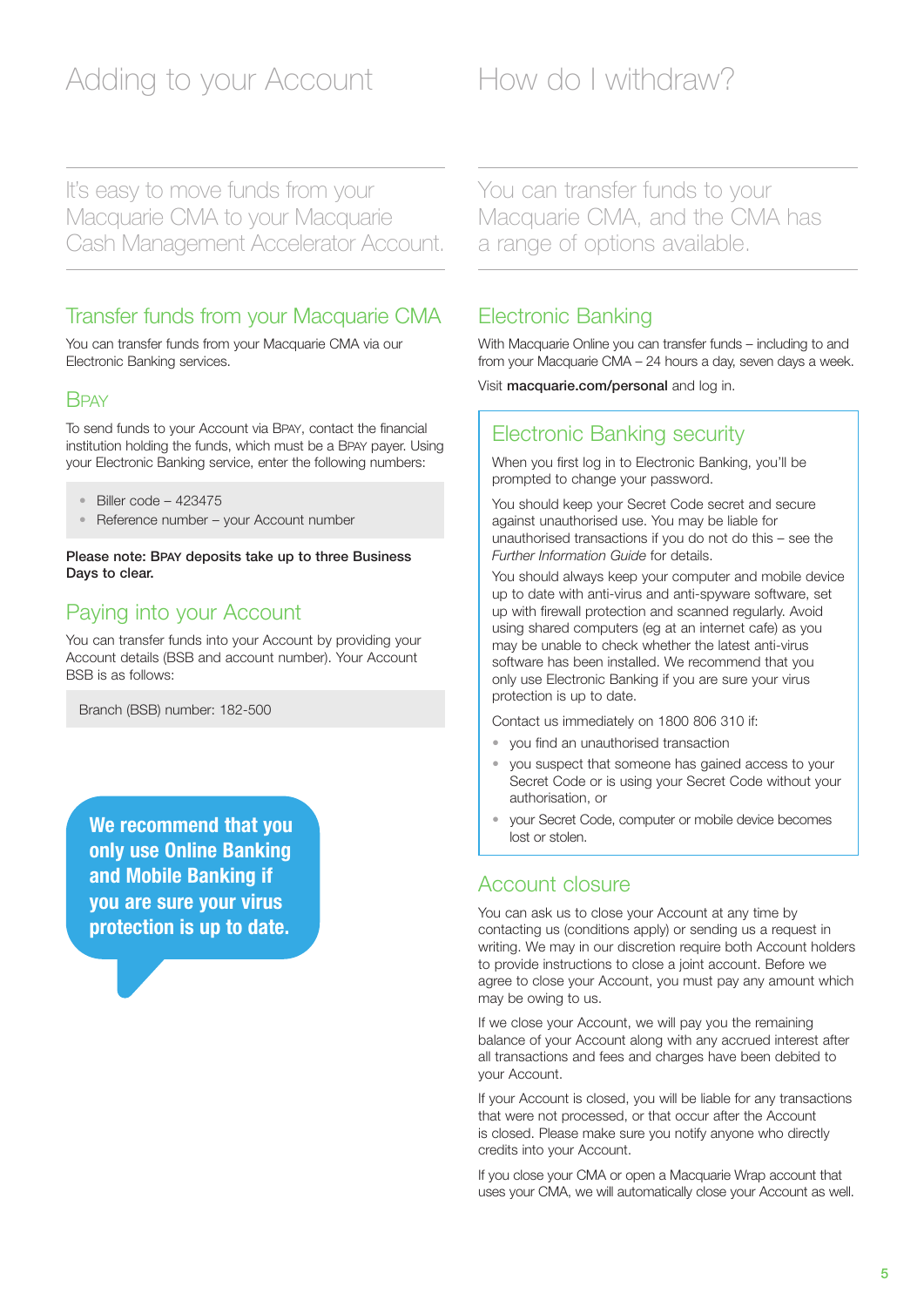## Fees and charges

Macquarie has fees and charges that apply for certain services. These fees are payable when you request such services and are debited from your Account as set out in this section or as notified to you by us from time to time.

We may adjust debits and credits to your Account, and the balance or interest accrued on your Account, in order to accurately reflect your and our legal obligations (for example, because of an error or because a direct debit payment is dishonoured).

The fees in the following table apply for incidental services and special requests in relation to your Account. These fees are payable when you request the relevant services and are debited from your Account. Details will be outlined on your statement.

We may deduct from your Account any government charges or taxes which are introduced or become applicable to your Account after commencement. We may change (acting reasonably) these fees or charges from time to time (including introducing new fees and charges, or changing the way fees and charges are calculated or debited to your account). There is no maximum limit for the amount of fees and charges we may impose, however any such charges will be decided at our reasonable discretion. If any law regulates such a change, we will only make the change to the extent permitted by, and subject to, the requirements of that law.

Any failure by us to charge a fee shall not constitute a waiver of that fee or the right to charge that fee in the future.

#### Table of fees

| <b>Product/Service</b>                                                      | Fee                                                              |
|-----------------------------------------------------------------------------|------------------------------------------------------------------|
| Viewed online                                                               | Free                                                             |
| Paper audit letter                                                          | \$60.00 per request                                              |
| Statements:<br>Paper statement mailing fee<br>Requested via Client Services | Viewed online Free<br>\$2.50 per statement<br>\$7.00 per request |

We reserve the right to increase fees and charges and to introduce new fees and charges. Refer to the *Further Information Guide* for more details.

# Processing times

Generally, a request between your Account and your linked Macquarie CMA will be processed as outlined in the table below:

| Time instruction received<br>by us | l Funds transfer – time<br>processed by us |
|------------------------------------|--------------------------------------------|
| On a Business Day                  | Real time <sup>4</sup>                     |
| On a non-Business Day              | The next Business Day                      |

### Increases or changes to fees and charges

We reserve the right to increase fees and charges and to introduce new fees and charges. Refer to the *Further Information Guide* for more details.

> **There is no daily limit for Electronic Banking transfers to your linked Macquarie CMA.**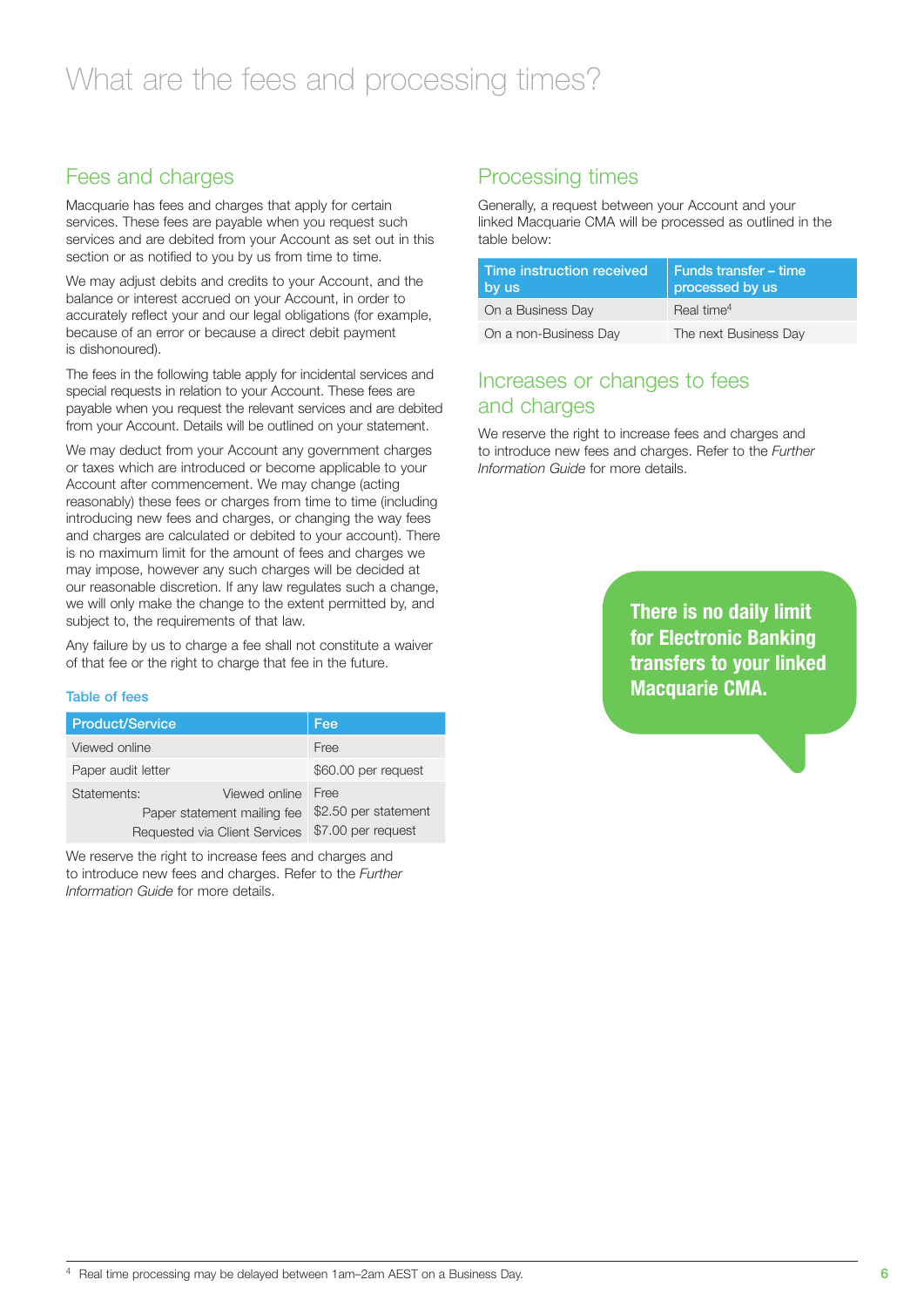You can access information relating to your Account 24-hours a day using Electronic Banking.

### Further information

We advise that you carefully read this Product Information Statement and accompanying Further Information Guide. It includes information dealing with:

- privacy a statement of how we will handle personal information we collect about you, and your rights in relation to this information
- terms and conditions how you operate your Account, authorise others to access your Account and transact online.

#### **Complaints**

We have procedures in place to properly consider and deal with any complaints within 45 days of receipt. If you are not satisfied with our response to your complaint, then you can ask our Customer Advocate to review your matter.

#### The Customer Advocate

Macquarie Bank Limited GPO Box 4294 Sydney NSW 1164 Tel: 1800 898 307 Email: customeradvocate@macquarie.com

We are a member of the Australian Financial Complaints Authority (AFCA). AFCA provides independent financial services complaint resolution that is free to consumers.

Contact AFCA and make a complaint at the following address, quoting membership number 10019:

#### Australian Financial Complaints Authority

GPO Box 3 Melbourne VIC 3001 Tel: 1800 931 678 (free call) Email: info@afca.org.au Website: www.afca.org.au

### Telephone recording policy

You should be aware that we may record all of our phone conversations with you and your Financial Services Professional relating to your Account. By applying for an Account, you consent to this recording and its use (or any transcript of the recording) in any proceedings that may be commenced in connection with your Account and you acknowledge that we are not obliged to maintain copies of such recordings or transcripts for your benefit. When calling, please let us know if you do not want your conversation to be recorded.

## **Statements**

You can view and print your statements online. Statements are made available on a half-yearly basis, or more frequently if requested. You can also choose to receive printed statements (fees and charges apply).

You should check the entries on your statement carefully and promptly report any error or unauthorised transaction to us. If you have any queries on transactions included in your statement please contact us.

> **You can access up to 10 years' of historical statements online.**